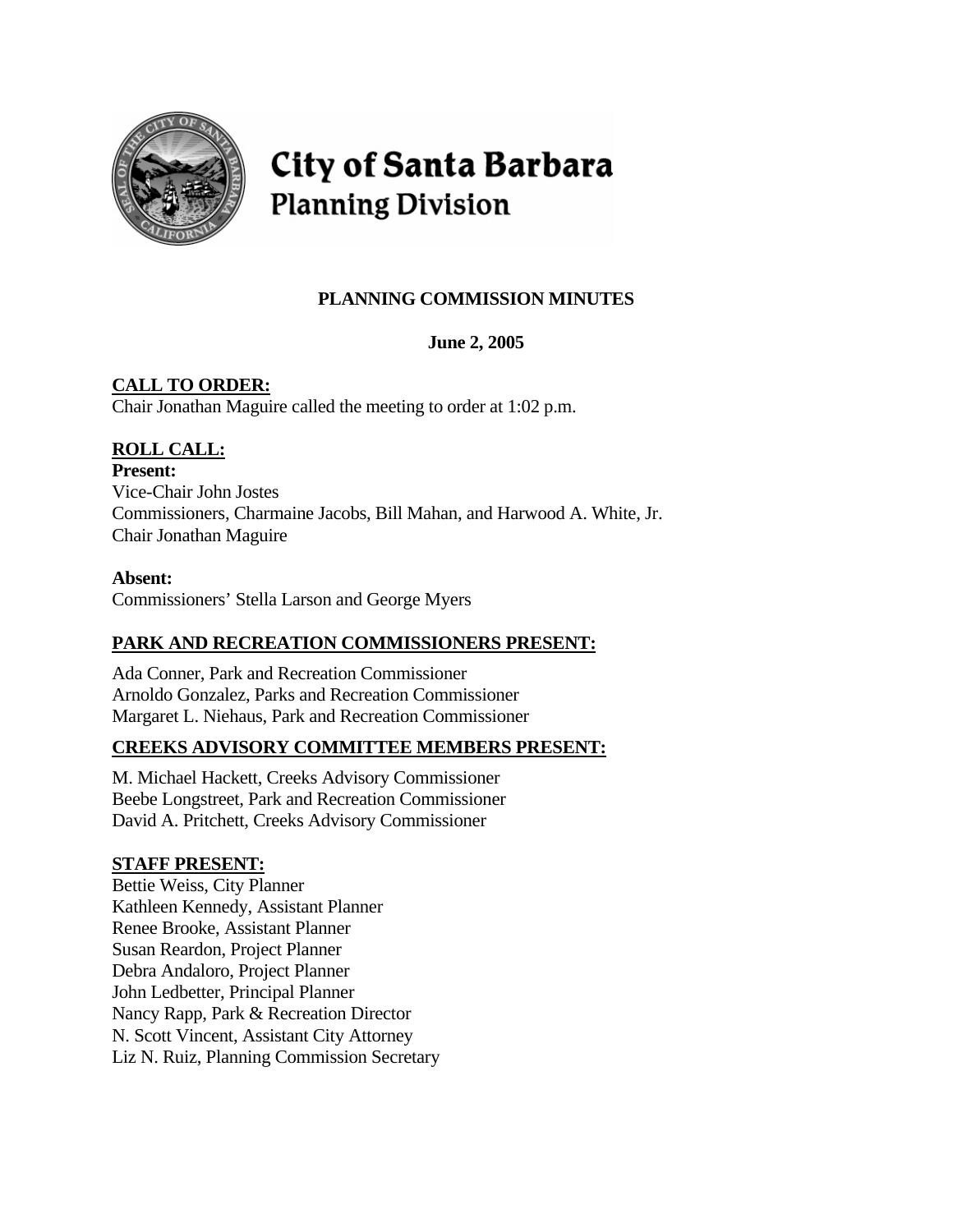# **II. PRELIMINARY MATTERS:**

A. Requests for continuances, withdrawals, postponements, or addition of ex-agenda items.

Ms. Weiss announced there were none.

B. Announcements and appeals.

Ms. Weiss informed the Planning Commission that an appeal has been filed for 737 E. Anapamu.

C. Comments from members of the public pertaining to items not on this agenda.

There were none.

### **III. CONSENT ITEMS:**

### **ACTUAL TIME: 1:04 P.M.**

# **A. APPLICATION OF SOUTER LAND USE CONSULTING, AGENT FOR PROPERTY OWNERS, BEVERLY WEST DOULTON, 3 SOLANA COURT, APN 047-071- 012, AND STEPHEN D. AND MARIA ROWBOTTAM, 447 ALAN ROAD, APN 047-071- 013, E-3/SD-3: ONE-FAMILY RESIDENCE AND COASTAL OVERLAY ZONES, GENERAL PLAN DESIGNATION: RESIDENTIAL, ONE UNIT/ACRE (MST2004-00117)**

The project consists of a Lot Line Adjustment between Parcel 1 (3 Solana Court, APN 047-071- 012) and Parcel 2 (447 Alan Road, APN 047-071-013). No new development is proposed.

The discretionary applications required for this project are:

- 1. Modification to allow Parcel 1 (3 Solana Court, APN 047-071-012) to have less than the required lot area in the E-3 Zone (SBMC§28.15.080);
- 2. Modification to allow Parcel 2 (447 Alan Road, APN 047-071-013) to have less than the required lot area in the E-3 Zone (SBMC§28.15.080);
- 3. Modification to allow a fence on Parcel 2 to exceed three and one-half feet (3-1/2') within ten feet (10') of the front lot line (SBMC§28.87.170); and
- 4. Lot Line Adjustment (LLA) to change the property line between Parcel 1 (3 Solana Court, APN 047-071-012) and Parcel 2 (447 Alan Road, APN 047-071-013) (Gov. Code §66412).

The Environmental Analyst has determined that the project is exempt from further environmental review pursuant to the California Environmental Quality Act Guidelines Section 15305 (minor lot line adjustments).

# **MOTION: White/Jostes**

To waive the presentation of the staff report.

This motion carried by the following vote: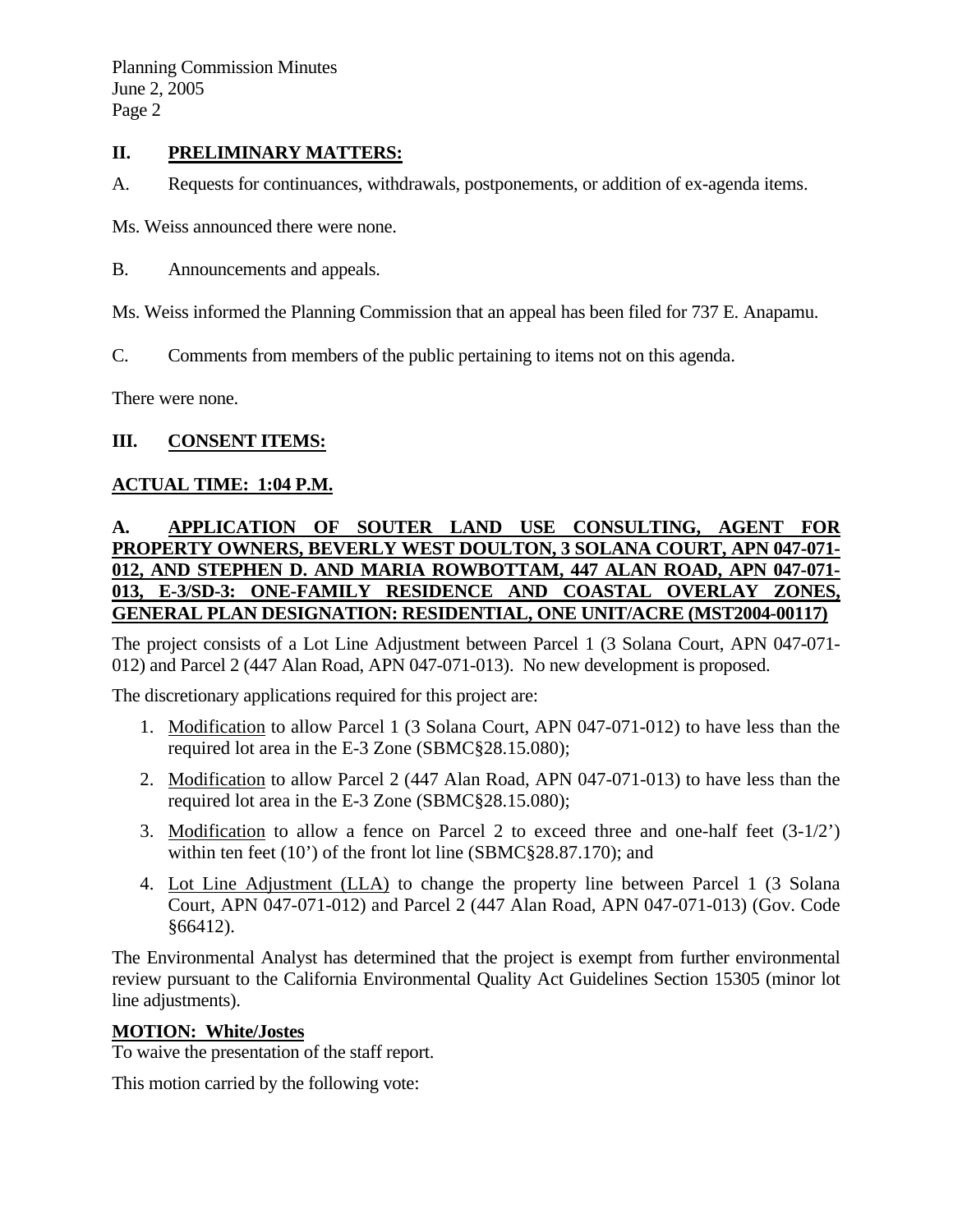Ayes: 5 Noes: 0 Abstain: 0 Absent: 2 (Larson & Myers)

With no one wishing to speak, the public hearing was opened and closed at 1:05 p.m.

Commissioners' comments and questions:

- 1. Asked if the over height fence is illegal and if the normal procedure would have been for the owner to request a modification. It would have been the prerogative of the Modification Hearing Officer to look at the design of the fence, and suggest that the Architectural Board of Review look at it.
- 2. Stated no problem with the lot line adjustment; however, the fence is too tall and was installed illegally. Understand that a fence protecting the swimming pool has to be five feet on the outside, and that would be reasonable modification. Stated that the tall fence along side the house is not reasonable based on the justification that it provides privacy. Commented that the ABR could review the fence and find a solution that is acceptable i.e., if the fence were set back one foot or more, it could be planted on the outside. Stated support for a motion that includes taking the fence to the ABR.
- 3. Asked staff, now that the City is aware of an illegal fence, whether this is an enforcement case.
- 4. Stated that if the fence modification is not approved, it becomes an enforcement issue. If the fence modification is part of the lot line adjustment, then there leverage to have the fence reduced before the lot split is recorded.

Syndi Souter, Agent for the applicant, stated that the question posed to her by Commissioner Mahan is something the property owners need to work out between themselves. Ms. Souter also stated she would prefer to finish the item today.

Ms. Weiss spoke as to the applicant's options in that the fence was illegally built.

Mr. Vincent suggested that the lot line adjustment is contingent upon consistency with the Zoning Ordinance and the General Plan. The fence needs to be brought into compliance with the Zoning Ordinance prior to the recordation of the lot line adjustment. There are three options: 1) to reduce the fence to the height consistent with the Zoning Ordinance, with the understanding that this is a problem because of the existence of the pool and the need to comply with the State law regarding height of fence around pools; 2) reduce the height of the fence sufficient to meet the State law, keeping the current material and design, which would require a modification of the Zoning Ordinance standard, or 3) allow a height in excess of what is necessary to meet the State law for the swimming pool and have the fence go to the ABR as a condition of the modification.

# **MOTION: Mahan/Jostes 1986 Assigned Resolution No. 040-05**

To require the fence adjacent to the house to be no higher than 3 ½ feet so it meets the Zoning Ordinance; grant a modification for that portion of the fence protecting the swimming pool to be five feet, with all fence measurements to be from the sidewalk, which meets the State law requirement, and grant the lot line adjustment.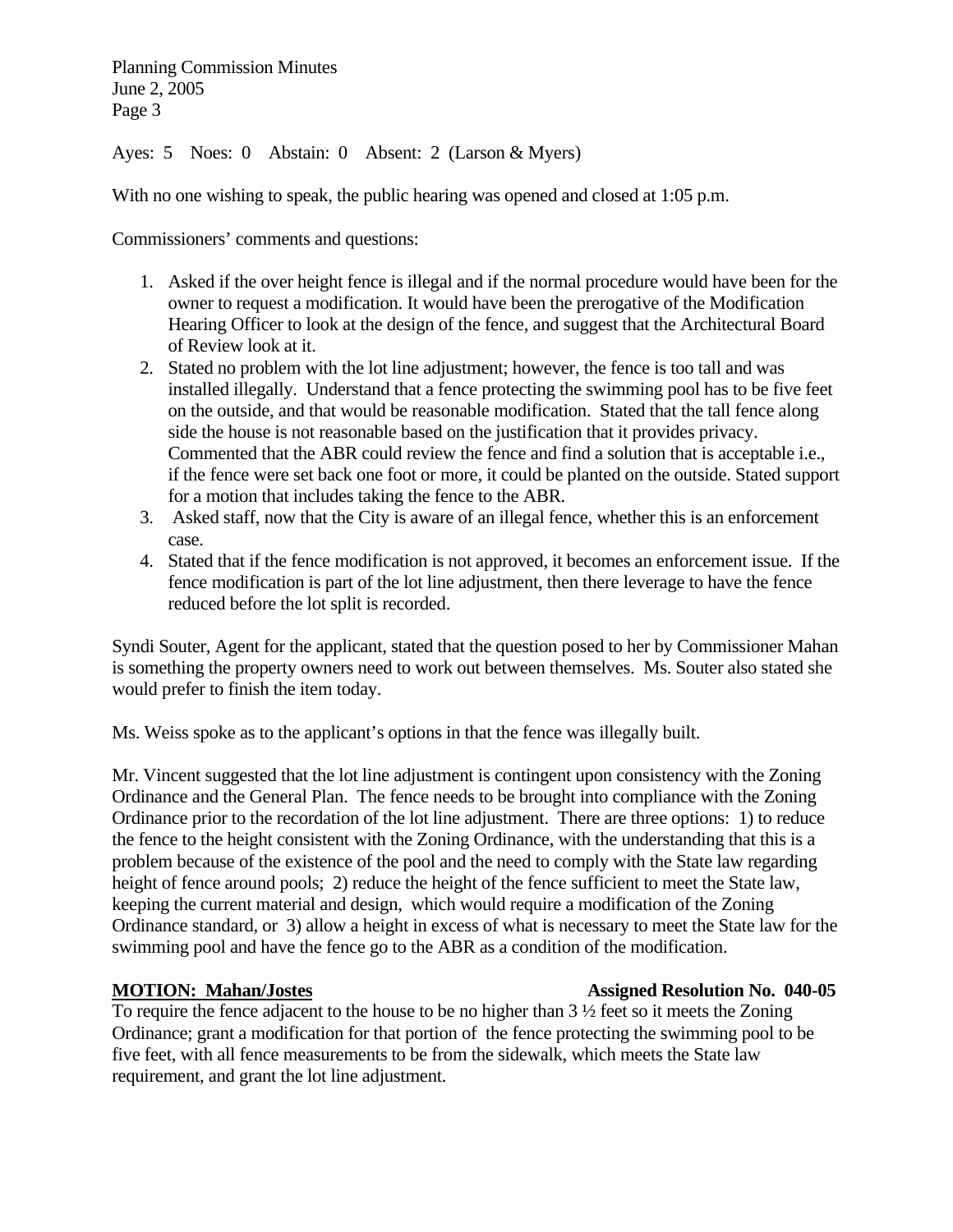Syndi Souter, Agent for the applicant, asked for clarification of the motion.

Ms. Weiss noted that this condition requires that the fence be reduced to  $3\frac{1}{2}$  feet for the length along the house and at the corner of the house a gate shall be installed consistent with State law, and the remaining portion of the fence shall be reduced to a height of five feet.

Commissioner Jacobs asked that it be confirmed that the heights are to be measured from the sidewalk in the motion.

This motion carried by the following vote:

Ayes: 5 Noes: 0 Abstain: 0 Absent: 2 (Larson & Myers)

Chair Maguire announced the ten calendar day appeal period.

# **ACTUAL TIME: 1:26 P.M.**

# **B. APPLICATION OF VADIM M. HSU, AGENT FOR MICHAEL STAPULA, JASON THIBODEAU AND CHAD RATLIFFE (PROPERTY OWNERS), 624 DEL MONTE AVENUE, APN 037-021-017, R-3/ LIMITED MULTIPLE-FAMILY RESIDENCE ZONE, GENERAL PLAN DESIGNATION: RESIDENTIAL, 12 UNITS/ACRE (MST2004-00740)**

The project consists of the conversion of an existing 858 square-foot single family residence to a condominium, and the construction of an additional 1,251 square-foot condominium unit above a new two-car garage, on a 5,000 square-foot lot. Two uncovered parking spaces are also proposed as part of the project, for a total of four parking spaces on the site. An existing 220 square-foot one-car garage and a large avocado tree at the rear of the property would be removed. The discretionary applications required for this project are:

- 1. A Tentative Subdivision Map for a one-lot subdivision to create two (2) residential condominium units (SBMC§27.07 and 27.13);
- 2. A Modification to allow an uncovered parking space to encroach into the required interior yard (SBMC §28.92.026.A.2); and
- 3. A Modification to allow an uncovered parking space to encroach into the required rear yard (SBMC §28.92.026.A.2).

The Environmental Analyst has determined that the project is exempt from further environmental review pursuant to the California Environmental Quality Guidelines Sections 15303 (New Construction), 15315 (Minor Land Divisions), and 15301 (Existing Facilities).

### **MOTION: Mahan/Jostes**

To waive the presentation of the staff report.

This motion carried by the following vote:

Ayes: 5 Noes: 0 Abstain: 0 Absent: 2 (Larson & Myers)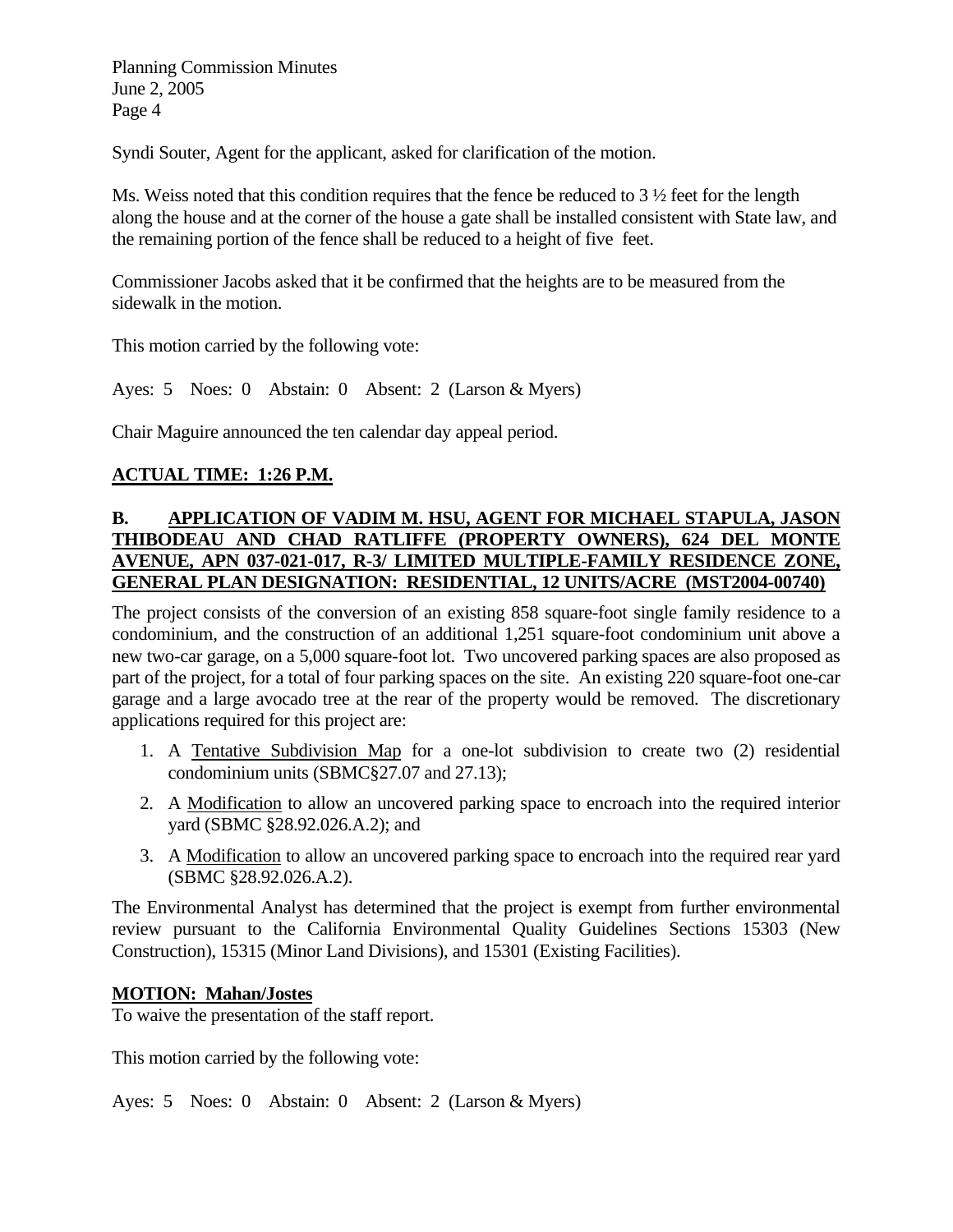Vadim Hsu, Agent and Architect for the applicant, briefly updated the commission on the story poles presented in this project.

With no one wishing to speak, the public hearing was opened and closed at 1:27 p.m.

Commissioners' comments and questions:

- 1. Stated this is a very nice infill project and the modification can be supported as presented.
- 2. Stated the gate appears to define an entrance to the unit at the rear. In reviewing the plans, there is no differentiated pavement, or designation of a pedestrian connection from the front door to the street.
- 3. Commented that consent items are now like test cases since they will be going to the Staff Hearing Officer in the future. One of the items they recommended regarding the Staff Hearing Officer ordinance is to delineate a pedestrian path, separate from the driveway, from each unit to the sidewalk on projects of 2-4 units. He is concerned because this is not provided on this particular project and it is one that would go to the Staff Hearing Officer. He would like to see that a condition of approval be added for a delineated pedestrian path.
- 4. He thinks the ribbon driveway should be some kind of enhanced pavement and should continue and tie into the arbor gate at the rear of the site. The pathway is an important thing, as it is a pedestrian area as well as a backup area, and is sure the Architectural Board of Review can work out the details.

Mr. Hsu answered Chair Maguire's question regarding the gate.

### **MOTION: White/Jacobs Assigned Resolution No. 041-05**

To approve the tentative subdivision map and the two modifications as outlined in the staff report and that the conditions be amended to included differentiated pavement extending to the entrance of the rear unit.

This motion carried by the following vote:

Ayes: 5 Noes: 0 Abstain: 0 Absent: 2 (Larson & Myers)

Chair Maguire announced the ten calendar day appeal period.

# **IV. NEW ITEMS**

# **ACTUAL TIME: 1:33 P.M.**

# **A. APPLICATION OF JAN HOCHHAUSER, HOCHHAUSER BLATTER ARCHITECTS, AGENT FOR PROPERTY OWNERS, JOE W. BUTLER II AND PAMELA J. QUIRKE, TRUSTEES, 508 E. DE LA GUERRA STREET, APN 031-101-018 AND 514 E. DE LA GUERRA STREET, APN 031-101-019, R-3: LIMITED MULTIPLE-FAMILY**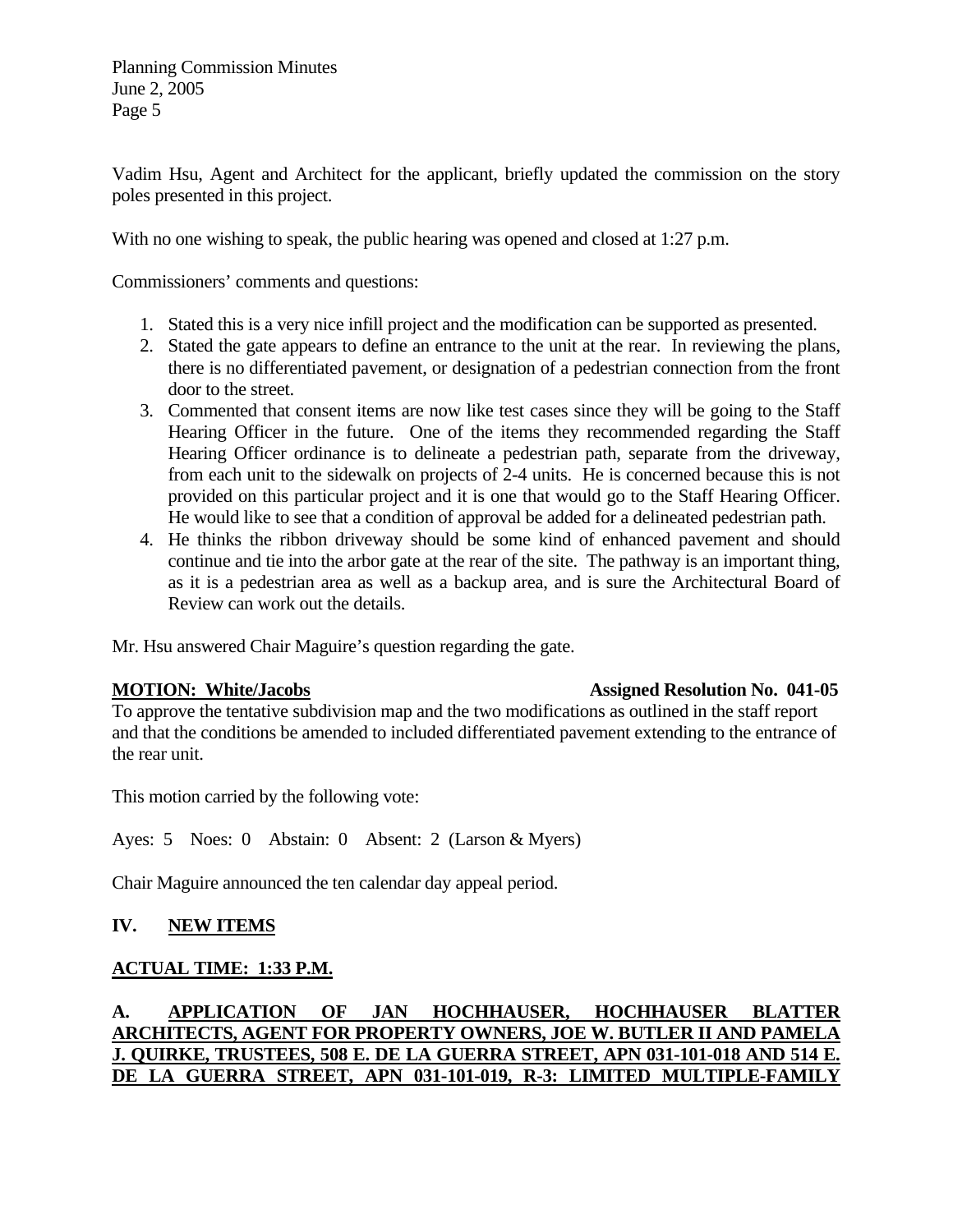# **RESIDENCE ZONE, GENERAL PLAN DESIGNATION: RESIDENTIAL, TWELVE UNITS/ACRE (MST2004-00233)**

The project consists of a lot line adjustment between 508 E. De la Guerra Street (APN 031-101- 018) and 514 E. De la Guerra Street (APN 031-101-019) and a proposal for four new condominium units in two (2) two-story buildings on the 508 E. De la Guerra Street parcel. Building A would consist of one (1) three-bedroom unit with an attached one-bedroom rental unit. Building B would consist of one (1) one-bedroom unit, one (1) two-bedroom unit and one (1) three-bedroom unit. Three single-family residences would be demolished on the 508 E. De la Guerra Street parcel. Plans for development of 514 E. De la Guerra Street are included for informational purposes only and are not part of the application.

The discretionary applications required for this project are:

- 1. Modification to allow 508 E. De la Guerra Street to have less than the required lot area in the R-3 Zone (SBMC§28.21.080);
- 2. Modification to allow 514 E. De la Guerra Street to have less than the required lot area in the R-3 Zone (SBMC§28.21.080);
- 3. Lot Line Adjustment to change the property line between 508 E. De la Guerra Street (APN 031-101-018) and 514 E. De la Guerra Street (APN 031-101-019)(Gov. Code §66412); and
- 4. Tentative Subdivision Map (TSM) for a one-lot subdivision for four residential condominium units, and one rental unit as part of one of the condominiums, on the 508 E. De la Guerra Street parcel (SBMC§27.07).

The Environmental Analyst has determined that the project is exempt from further environmental review pursuant to the California Environmental Quality Act Guidelines Section 15301 (demolition of individual small structures), Section 15305 (minor lot line adjustments) and Section 15303 (new construction of small structures).

Kathleen Kennedy, Assistant Planner, gave a brief overview of the project

Jan Hochhauser, Agent and Architect for the applicant, gave a brief presentation.

Commissioners' comments and questions:

- 1. Asked applicant since he is already providing pervious surfaces around the Oak tree, if he would be amenable to expanding those pervious surfaces to some of the driveway areas. Asked if he feels he has adequately screened the trash recycling areas from view along De la Guerra and Olive Streets.
- 2. Asked staff about the lot line adjustment and how it fits into City policy regarding this zone; what would it take to get a lot split, and what the minimum lot size is for creating a new parcel in this zone. Asked if any more bedrooms and/or units can be added to this project.
- 3. Commented to staff that there are no story poles in this project; for others there have been, so asked what are the rules. Said he recognizes that story poles are an announcement to the neighborhood, and the neighbors have a right to the story poles and feels a project of this size should require story poles as part of the procedure, and would like to see them in the future.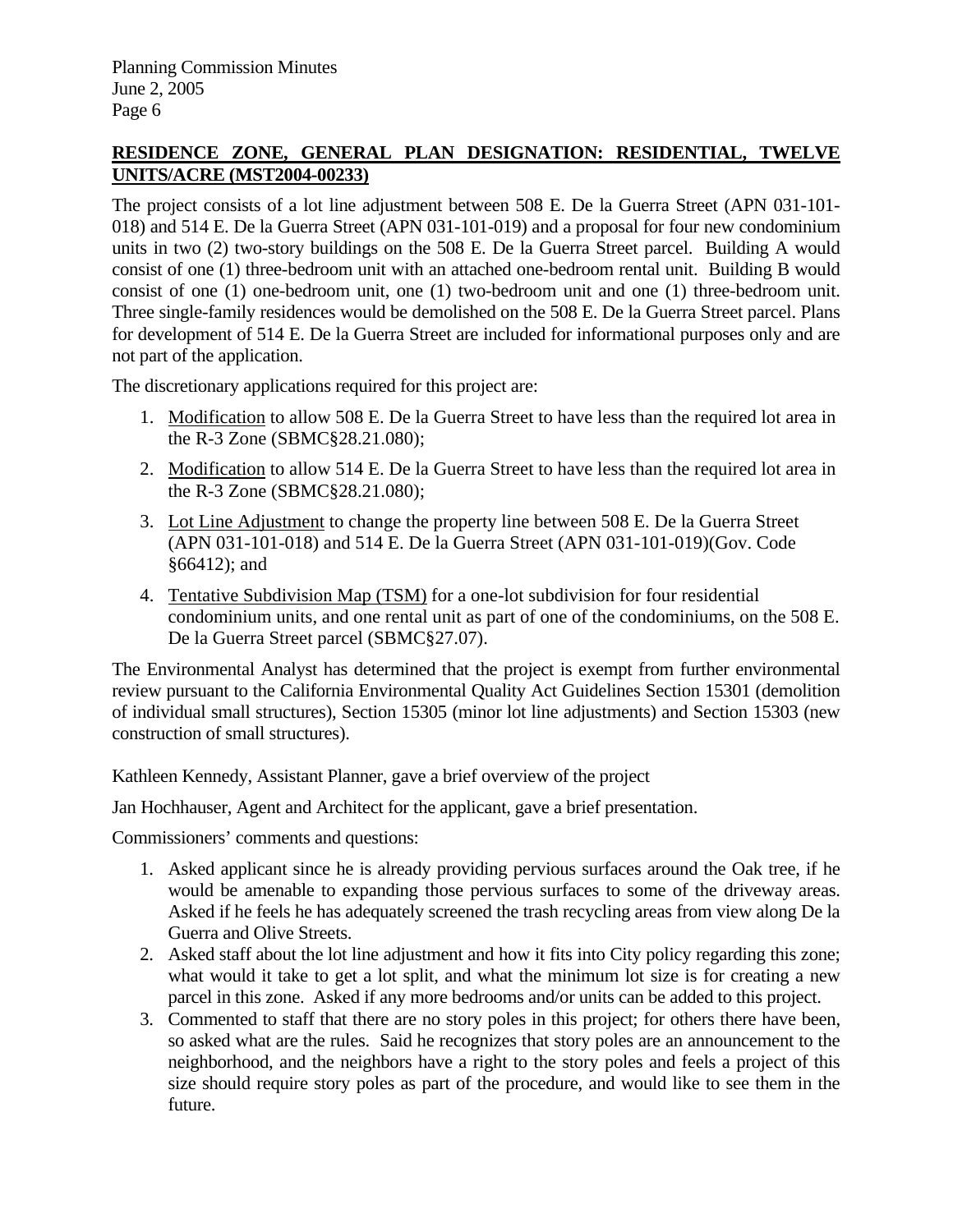- 4. Asked of applicant; where the pedestrian connection is to the back unit.
- 5. In referring to the ABR minutes there was an ongoing discussion of front porch on the De la Guerra street side for Building B. The ABR is calling for a more expansive front porch, which would be consistent with the craftsman's style. Asked what is the progress on meeting the ABR's comment and if they have seen the current iteration.
- 6. Asked applicant about the stairway up to unit in Building A, and why does it not just come to the street.
- 7. Stated support for this project. Feels it has a nice mix of bedroom sizes, and doesn't max out the site. Has a rental unit which is a significant benefit to this project and has very nice architecture and is fully supportive of it, but would like to see an increase in some of those pervious surfaces.
- 8. Thanked applicant for bringing both parcels to their attention. Missed story poles, happy to see this variety of housing in the R-3 zone, the reduced curb cuts, and the overall good arrangement on the site. Likes the open space on unit A, which gives breathing room to the bungalow next door to it. Overall, the site arrangement is very good even though there is a 50% increase over what would normally be on this relatively small lot. Will look to support a motion in favor of this; not entirely happy with porch on unit B; thinks it is being recessed and takes something away from streetscape. Finally, in the conditions of approval, there are bus stop improvements and is glad to see that, and hopes it is a nice deluxe one with a bench and trash can.
- 9. Agrees with fellow commissioners' comments. Roof terrace is properly located in a way that will not in any way be objectionable to the surrounding neighbors, and appreciates the smaller one also.
- 10. Expressed concern that they are reducing the lot width to below 50 feet, which is something they have looked at and drawn the line on in other situations feeling 50 feet is a minimum width for a good development. What they have done here to make it successful is provide the shared access along the corridor, and it allows the thinner lot to work. Feels the shared access between the two lots is a real improvement to land use over what they customarily see.
- 11. Asked if it would be a street frontage waiver.

With no one wishing to speak, the public hearing was opened and closed at 2:00 p.m.

Ms. Weiss clarified the number of bedrooms/units allowed for this project. She also stated that an issue was discovered regarding compliance with the Zoning Ordinance that was not identified in the staff report. Lot 2, the smaller rental lot, is currently nonconforming to both frontage and size. The minimum frontage requirement is 60 feet and the lot area minimum is 14,000 square feet. The street frontage is being reduced further and that would require a modification approval. Therefore, the project is not ready for action in terms of compliance with the Zoning Ordinance without proper consideration of the modification. Staff needs to change their recommendation to be a continuance rather than an action today so they can properly notice all the issues involved in the project.

Mr. Vincent stated the way the City has been approaching lot lines adjustments; subdivisions in general, has been looking at consistency with the Zoning Ordinance. This creates the consistency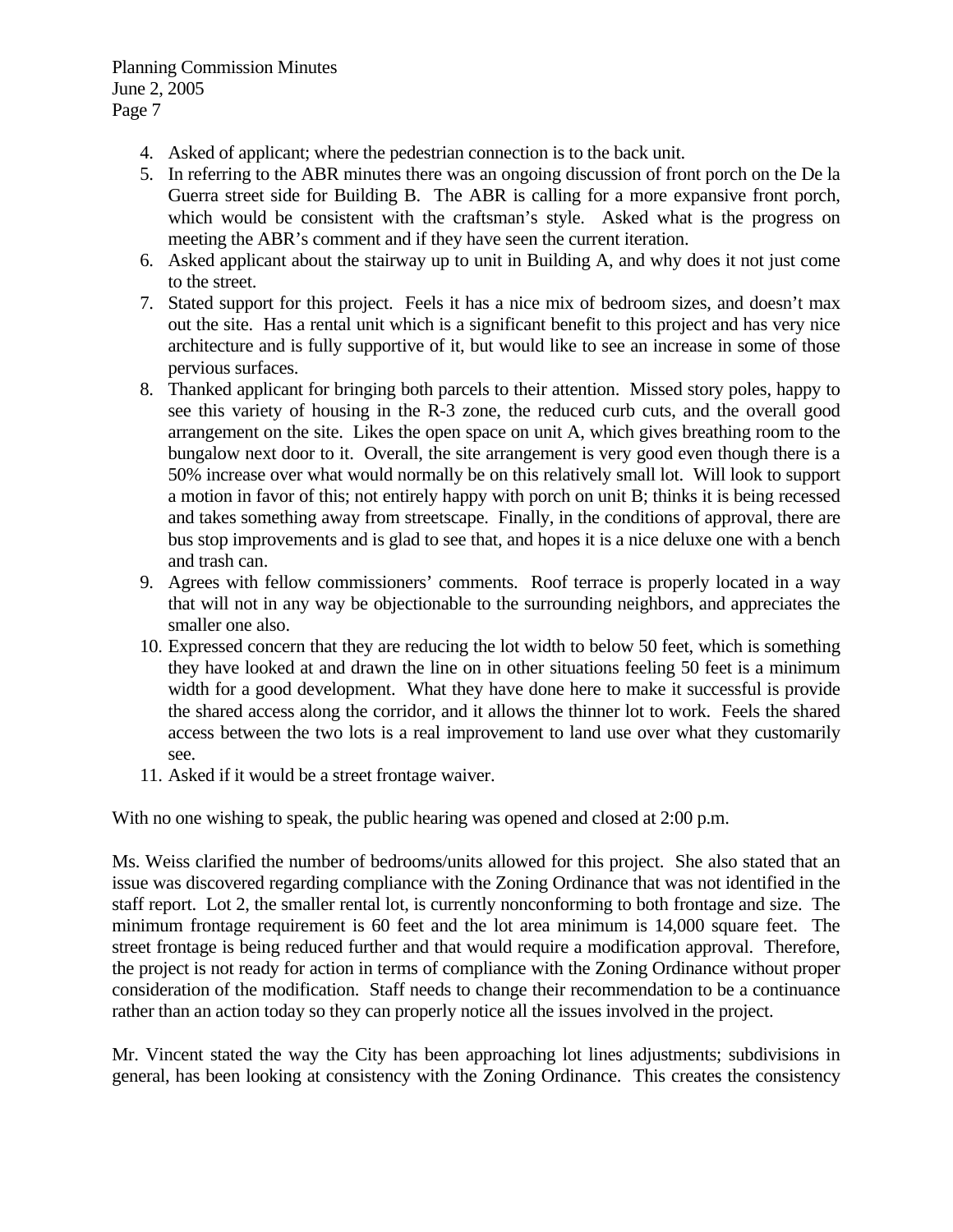needed for the zoning approval of the subdivision and lot line adjustment. They do work together in that sense; the lot line adjustment is dependent upon the finding of the modifications.

### **MOTION: Jostes/White**

Move to continue.

Comments to the motion:

Commissioner Jacobs asked if they want to see story poles; do they feel story poles would be useful to the neighborhood and the public in the next discussion or not.

Commissioner Maguire stated he is very much in support of the project. He thinks the affordable by design aspects of this project are quite remarkable. There are a couple of rental units associated so it is a very good project. He is sorry it has to be continued, but hopefully it will be back soon.

Commissioner White asked of Staff, where is the nearest set of kiddie swings to this property? He would appreciate hearing that.

Commissioner Mahan asked staff, can they approve all the other aspects of this project and continue it to the Modification Hearing Officer with recommendations? Also, feels that a project this size should have story poles and believes it is only fair to the neighborhood that they see those and if this item is to be continued as he feels it is a good opportunity to correct that oversight.

Ms. Weiss stated that since the modifications are directly related to the subdivision, it is necessary that all modifications of the code be shown on the subdivision map and considered at the same time.

This motion carried by the following vote:

Ayes: 5 Noes: 0 Abstain: 0 Absent: 2 (Larson & Myers)

Recessed at 2:15 p.m., and reconvened at 2:32 p.m.

# **ACTUAL TIME: 2:32 P.M.**

**B.** APPLICATION OF JON DOHM (SUZANNE ELLEDGE PLANNING **PERMITTING SERVICES), AGENT FOR WILLIAM D. WRIGHT (PROPERTY OWNER), CABRILLO PLAZA SPECIFIC PLAN #2, APNS 017-630-005, -009, -013, -014, - 018, -021, -022, -028, HRC-2/HOTEL-RELATED COMMERCE, M-1/LIGHT MANUFACTURING, OM-1/OCEAN-ORIENTED LIGHT MANUFACTURING, SP-2/SPECIFIC PLAN, AND SD-3/COASTAL OVERLAY ZONES, GENERAL PLAN DESIGNATIONS: HOTEL & RELATED COMMERCE, RESIDENTIAL, 12 UNITS PER ACRE, INDUSTRIAL, AND BUFFER/STREAM (MST2004-00134) (CDP2004-00012).**

The proposal involves the initiation of an Amendment to the Zoning Ordinance, specifically Santa Barbara Municipal Code §28.87.300.B. (Development Plan Review and Approval), to reclassify the Cabrillo Plaza Project Specific Plan as an "Approved Project" rather than a "Pending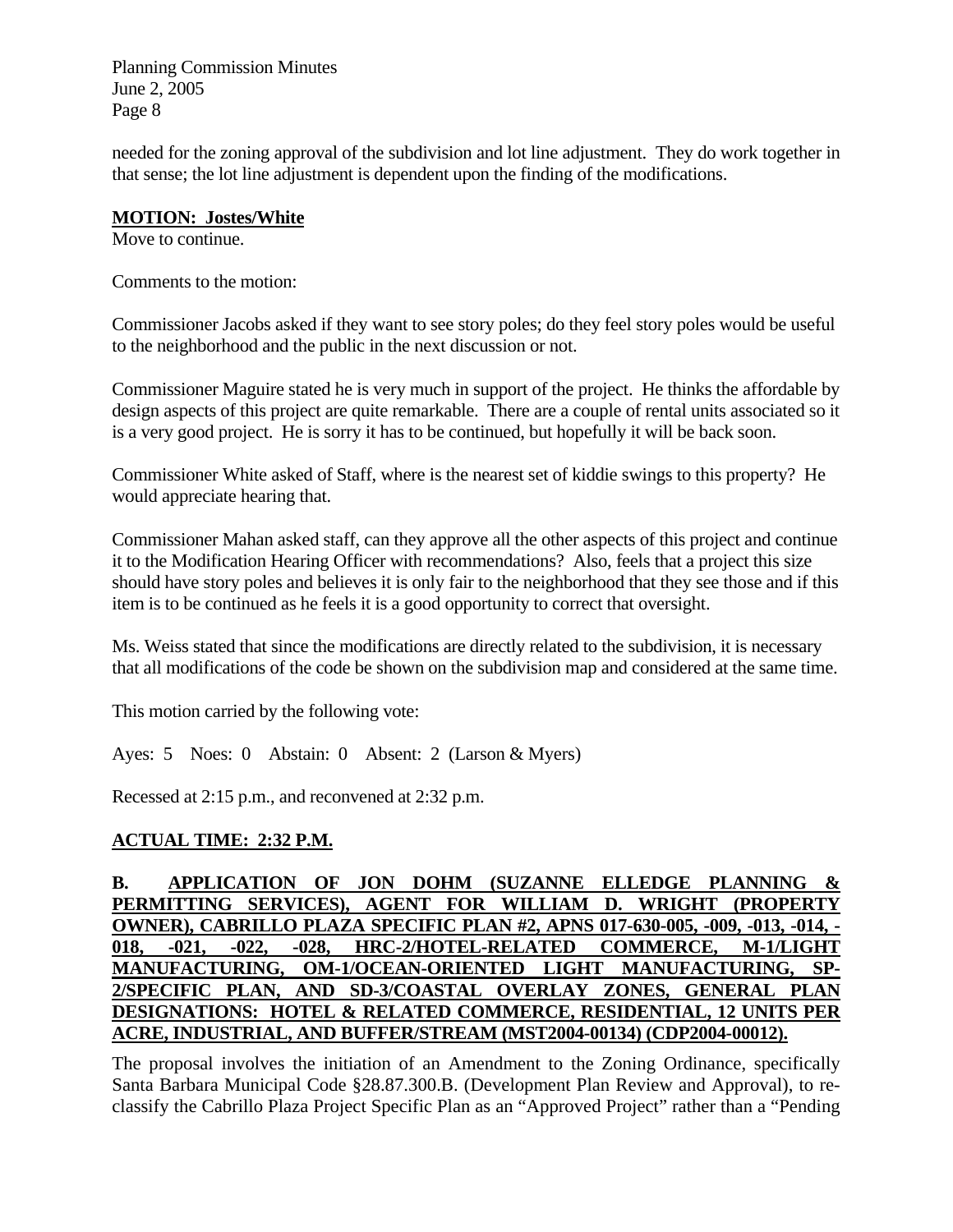Project" for Measure E (Charter Section 1508) purposes. At this time, the discretionary application required for this request is an Initiation of a Zoning Ordinance Amendment.

Renee Brooke, Associate Planner, gave a brief presentation of the project.

Jonathan Dohm, Agent, addressed the Planning Commission.

Dave Davis, Agent, addressed why they filed for an amendment.

With no one wishing to speak, the public hearing was opened and closed at 2:43 p.m.

Commissioners' comments and questions:

- 1. Asked staff the reason for this amendment.
- 2. Commented there is a fascinating history to this project, and feels the Specific Plan and the public improvements that pre-mitigate the traffic impacts of future development really goes to the heart of what the Specific Plan was all about. As far as background traffic growth goes, this applicant has paid their fare share.
- 3. Asked staff if the environmental review of the zoning ordinance request change is folded into the application package coming through the process, or is it done separately?
- 4. Commented that all of the properties that have been identified already have existing commercial uses on them. Asked if in environmental review would the document be looking at the allowed traffic generation for the commercial site?

Ms. Weiss stated that Staff would establish a baseline for traffic in the environmental setting of the review.

Mr. Davis once again addressed the Planning Commission regarding the proposed change in the ordinance as it relates to Measure E.

**MOTION: White/Mahan Assigned Resolution No. 042-05** 

To initiate the zoning ordinance amendment to reclassify the Cabrillo Plaza Specific Plan as an Approved Project.

This motion carried by the following vote:

Ayes: 5 Noes: 0 Abstain: 0 Absent: 2 (Larson and Myers)

Bill Wright thanked the Planning Commission for their consideration.

Recessed at 2:56 p.m., and reconvened at 3:31 p.m.

### **V. DISCUSSION ITEM: (CONTINUED FROM MAY 5, 2005)**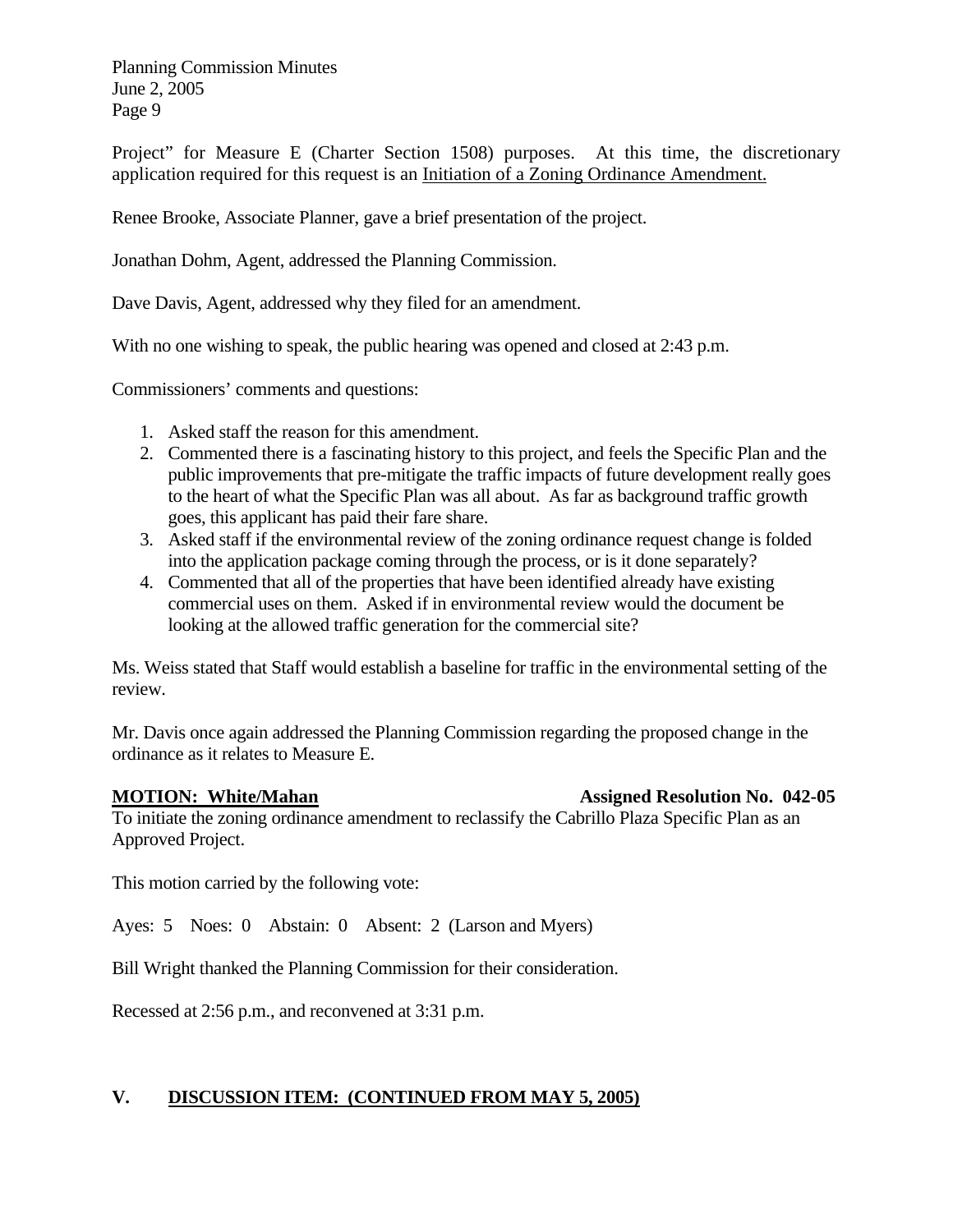# **ACTUAL TIME: 3:31 P.M.**

### **JOINT MEETING WITH PARK AND RECREATION COMMISSION REGARDING GENERAL PLAN UPDATE 2030 – CONDITIONS, TRENDS, AND ISSUES REPORTS: PARKS AND RECREATIONAL FACILITIES, CREEKS AND STORM DRAIN SYSTEM (MST 2005-00002)**

Planning and Park and Recreation Department staff will present the Conditions, Trends, and Issues Reports for Parks and Recreational Facilities and Creeks and Storm Drain System. These Conditions, Trends, and Issues Reports are the fifth in a series of baseline reports that are being prepared during Phase I of the General Plan Update (GPU) 2030 process. The Planning Commission, Park and Recreation Commission, and members of the Creeks Advisory Committee will be asked to review and comment on these reports.

Case Planners: Susan Reardon, Project Planner, Debra Andaloro, Project Planner, and John Ledbetter, Principal Planner

Email: sreardon@SantaBarbara.Ca.gov

dandaloro@SantaBarbara.CA.gov

jledbetter@SantaBarbara.CA.gov

John Ledbetter, Principal Planner, briefly addressed the Planning Commission, Park and Recreation Commission, and the Creeks Advisory Committee.

### Parks and Recreation:

Susan Reardon, Project Planner, presented the Parks and Recreation Conditions, Trends & Issues Report, outlining previous studies, summary of current parkland need as well as future need; trends; and issues.

With no one wishing to speak, the public hearing was opened and closed at 3:51 p.m.

Parks and Recreation Commissioners' comments and questions:

- 1. Suggested adding zoning designations to the Park Service Area Maps.
- 2. Suggested Identification of existing Park and Recreation Advisory Committees and their functions.
- 3. Stated a need to further analyze changing demographics
- 4. Stated multi-use/shared use of parks gets more use out of parks (Examples include exercise equipment in parks, play structure at Municipal Tennis Courts).
- 5. Stated barrier to access (such as the freeway, lack of sidewalks or street lights, topography) creates impediments to park use.
- 6. Stated that land banking for new or expanded parks is a huge opportunity that should be taken advantage of.
- 7. Recognized it is hard to change park use/zone because of neighborhood interests.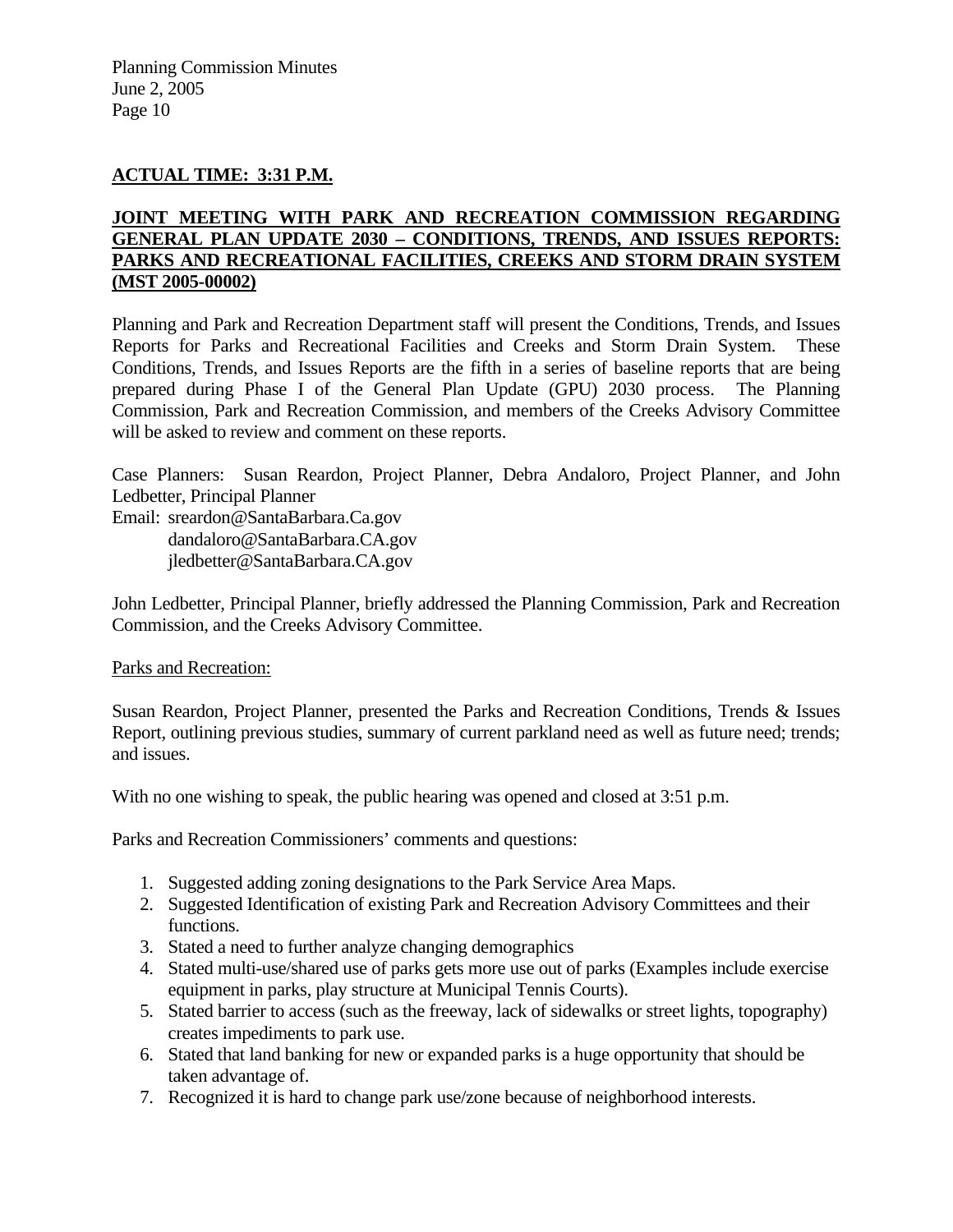Commissioners' comments:

- 1. Stated changing land use density in the downtown area, along transportation corridors, and in other areas affect park use and demand.
- 2. Commented we're seeing a change in the way parks are used.
- 3. Commented that today's senior's are more active than in the past.
- 4. Concerned with the increasing "commercial" activities that have been occurring in City parks.
- 5. Stated this is an opportunity to create a sense of community stewardship in regards to parks.
- 6. Stated that analysis of parkland need should be based on density rather than distance.
- 7. Suggested the need to look at how the park is funded now, who uses them and when, and how park use would change with changing demographics.
- 8. Suggested careful analysis needs to occur in regards to barriers to accessing neighborhood parks.
- 9. Stated need for a regional perspective of parks; who uses our parks, and what parks outside of City do City residents use and how they use them.
- 10. Stated trails are important to connection of open space and parking at trail heads needs to be provided.
- 11. Suggested looking at all opportunities for funding.
- 12. Stated pocket parks are important.

Creeks Committee Comments:

1. Suggested that the map showing the circles around the parks could be improved by refining the geographic information system by a process called the query. The census track data of population should be analyzed in GIS, as well as the zone of influence on human density. Lastly, bio-geographic barriers like the freeway, railroad, and the stream channels should be shown on the map.

# Creeks and Storm Drains

Debra Andaloro, Project Planner, gave a brief, yet broad overview, on creeks and the storm drain system.

With no one wishing to speak, the public hearing was opened and closed at 4:41 p.m.

Creeks Advisory Committee members' comments and questions:

- 1 Stated the Creeks Advisory Committee is looking for guidance from members of the Planning and Recreation Commissions. Referred to a memorandum that was handed out and outlined committee members' comments and observations. Also referred to the Creek Restoration and Water Quality Improvement Program Summary Reports (to be distributed).
- 2. Commented that on August 2001 the Creeks Committee went over their goals about eliminating and reducing pollution and increasing community involvement and restoring the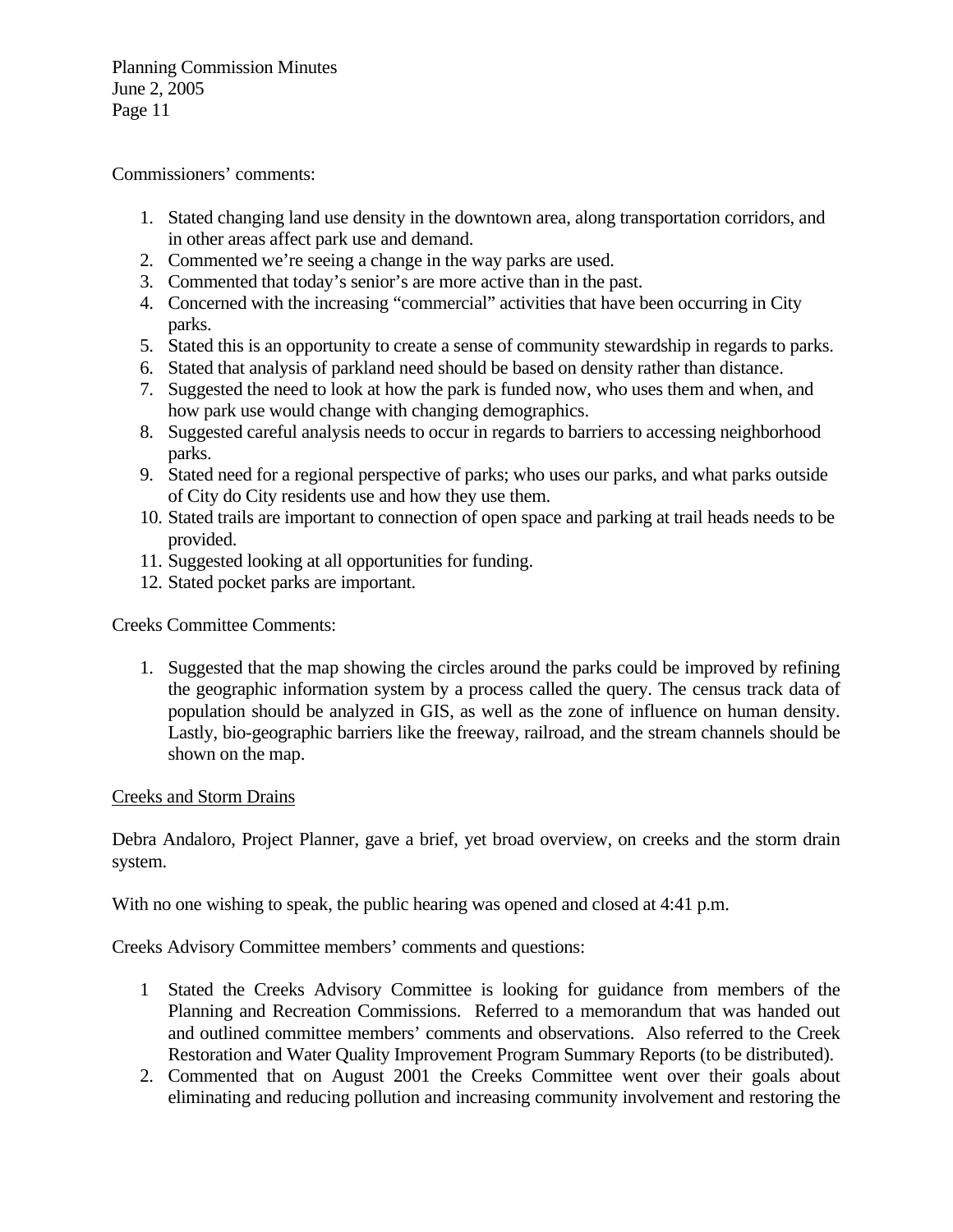creeks/stream channels and improve public access. They compared the Creeks Committee goals with the existing Conservation Element of the General Plan. They found that the Conservation Element has very similar language and that it is a very good and progressive document.

- 3. Thanked staff for their presentation, and stated they would appreciate any suggestions and guidance they might have, in order to report back to the rest of their commission.
- 4. Sees GPU as a time to start new dialog and sees this as a great opportunity for making communication key and that work can begin on some of these issues.
- 5. Commented that new policies need to be crafted carefully and contain enough detail so that they are valuable to future decision-makers.
- 6. Stated that the Federal Endangered Species law was not included in the list of regulations in the CTI Report.
- 7. Setbacks for creeks need to be functional, and not just an arbitrary distance.

Park and Recreation Commissioners' comments and questions:

- 1. Stated the GPU process is a great opportunity to open the dialog between the City, the County, and private property owners.
- 2. Commented that the review of the Veronica Meadows project was torturous and that planning shouldn't occur at the project level.
- 3. Also important is not to forget about future technology that will clean up the water and restore the creeks and requires some open space to be left open for future technology to be implemented.
- 4. Stated Mr. Pritchett is very knowledgeable about fish and he is a wonderful resource. Does not want to forget about planning for creating the best habitat to keep whatever can be saved in our creeks.
- 5. Commented that other cities have done wonderful things with their creeks and look at those examples.
- 6. Feels the main thrust of Measure B was to have cleaner water so the beaches were less polluted and whatever can be done on a planning level to keep getting the water cleaner should be done to honor the intent of this measure.

Planning Commissioners' comments and questions:

- 1. Commented about the conflict between urbanization and drainages, and the need to give smaller drainages credence and not allow further undergrounding.
- 2. Commented that one of the statistics that stood out was the amount of pipe (47.7 miles) in the City of Santa Barbara.
- 3. Refered to a project in the Las Positas area and that a creek specialist gave a good presentation on creek restoration, and what creeks should really be, and how wonderful they are when they are restored properly.
- 4. Commented that the GPU should include some really strong language to lead future planners, City Council, etc. in the right directions as existing policies are not strong enough.
- 5. Stated desire to to see maps that identify the areas where we can realistically make some impacts on creek restoration, like the Veronica Meadows project.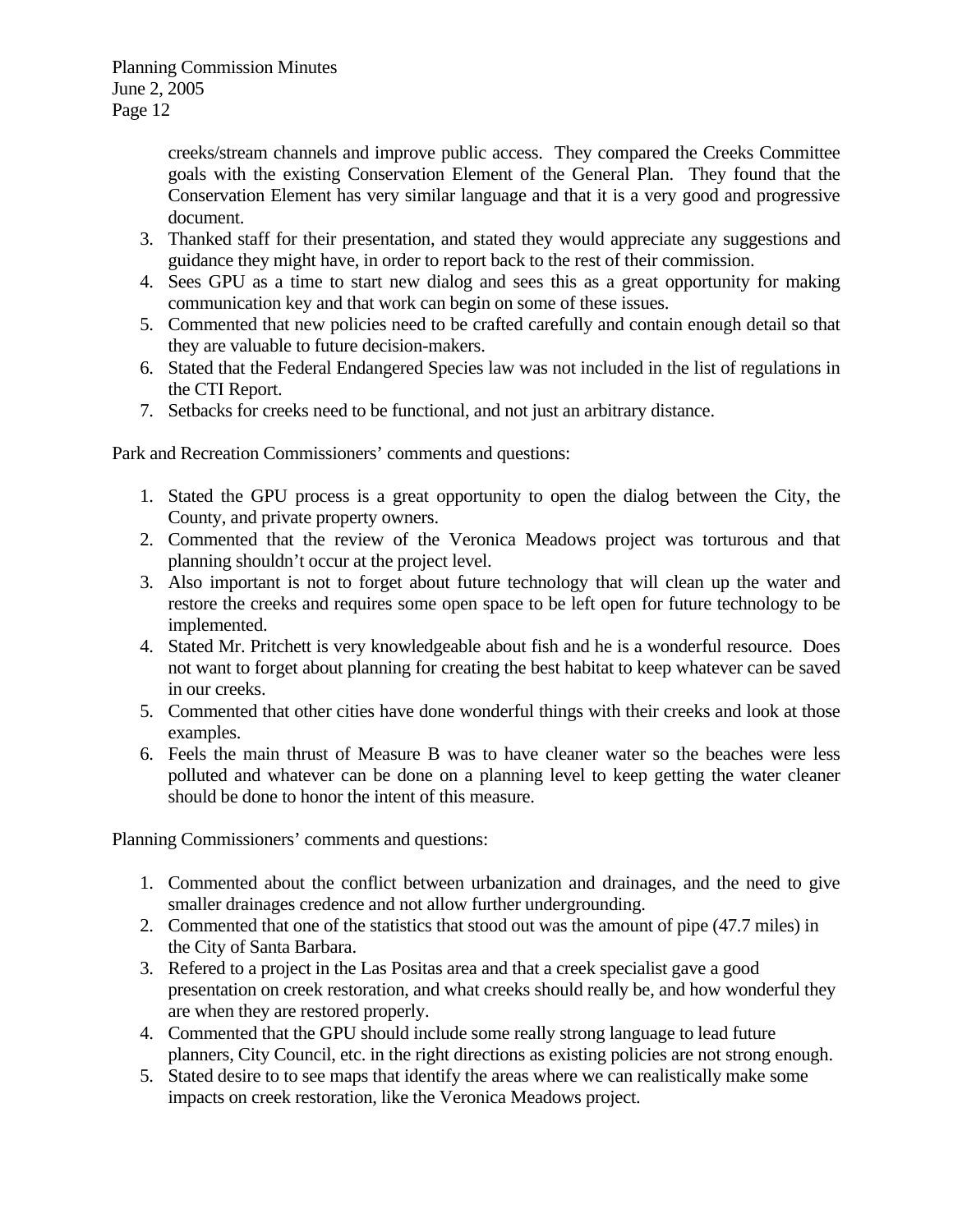- 6. Commented on enforcing erosion control, and supervising the grading that is going on.
- 7. Asked who maintains the storm drain system?
- 8. Feels we should have the same level of information in regards to storm drainage as we do for the sewage system.
- 9. Stated one of the ways the Planning Commission is able to implement the policies that the City has is through its' standard conditions of approval.
- 10. Feels the creeks in the City need to be people friendly and likes the comment of orienting development towards the creeks.
- 11. Commented that creeks can't be restored to pre-historic condition and that the creeks have to be addressed in an urban context.
- 12. Suggested they get recommendations on standard conditions of approval related to creeks from the Creeks Committee.
- 13. Praised Measure B funds and thanked the members of the community that worked to make this possible.
- 14. Commented about conflict between urbanization and creeks restoration, and desire to see some guidelines that would make possible the two things valued in our urban creeks. One being clean water and the other gentle pathways that allow people to: see the creeks; walk beside them; view them; and, enjoy them.
- 15. Commented on the watershed action plans, in particular the Arroyo Burro plan. Commented that these action plans are great tools that can give us at least four useful things: 1) action plans allow for education as they are well worded and well produced 2) help in the need for greater coordination between various bodies such as Parks and Recreation, Public Works, and Community Development 3) start to provide some of the needed data on the sources of pollution, and to point to the need to continue to collect that data; (e.g. is the pollution coming from septic tanks, is it coming from livestock, is it coming from cars run off, where is it coming from?). Feels this is important in the planning process, and 4) that these watershed specific action plans can provide direction for the GPU and policy guidance.
- 16. Commented on detention and retention and stated there should be a check list item that is looked at every time a development comes in to ensure no net increase in run-off postdevelopment.
- 17. Stated support for a comprehensive drainage system plan.
- 18. Commented that the Creeks and Storm Drain System CTI Report is very good.
- 19. Commented that creeks need to be integrated into more than just planning.
- 20. Commented that there is a need for certainty about what matters and then we need to address how to get there with clear, articulate standards that will guide us years into the future.
- 21. Stated that the visioning process for the GPU is where the Creeks Advisory Committee can be involved.
- 22. Stated the importance of looking for the connecting pieces that addresses carrying capacity between all seven CTI reports and how to make the report findings useful to the general public.
- 15. Stated that the handout received from the Creeks Advisory Committee's work session is required reading for all Planning Commissioners. Feels there is opportunity to make and